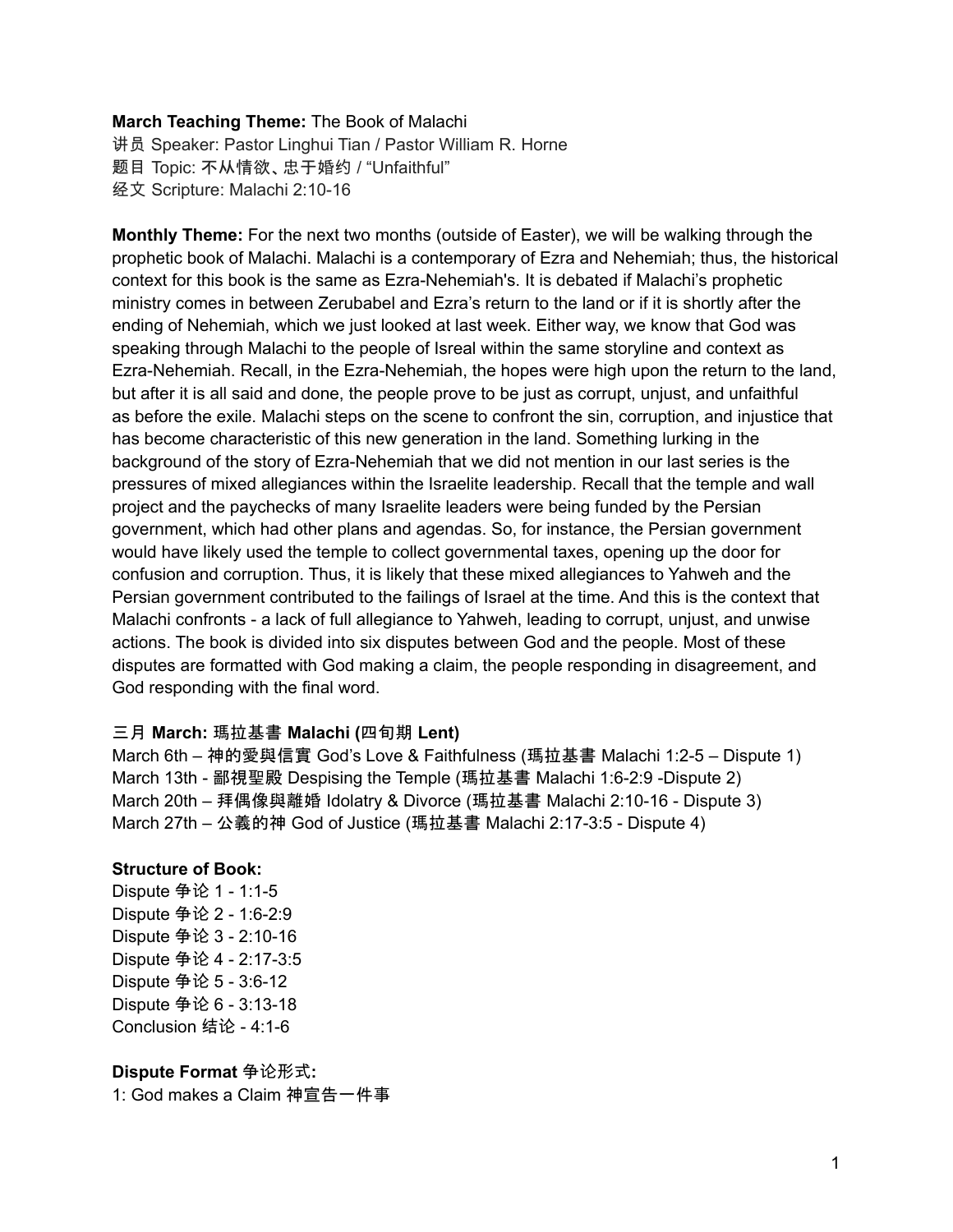2: The People Respond in Disagreement 百姓反驳

3: God Responds 神回应

### **Resources:**

[Sermon](https://youtu.be/p7sGqvZhS9U?t=4357) Video (Pastor Tian) [Sermon](https://docs.google.com/presentation/d/1WmQ08JFAmupxgp_7Fv8AaXBSSQ6tulww/edit?usp=sharing&ouid=111022305003760555164&rtpof=true&sd=true) Slides (Pastor Tian) [Sermon](https://www.youtube.com/watch?v=PDQvmYqNDxU&t=225s) Video (Pastor Will) [Sermon](https://docs.google.com/presentation/d/1sQa9vrDsVRu11H6yHQI_uf4GhxUSFpbUXVrq6e0XX-o/edit?usp=sharing) Slides (Pastor Will)

[Overview:](https://bibleproject.com/explore/video/malachi/) Malachi (Bible Project) [English] [Overview:](https://www.youtube.com/watch?v=8T57vKj-Ix8&list=PLE-R0uydm0uN0xKD3tw0aheiQojlf1JB1&index=29) Malachi (Bible Project) [Mandarin] Map of [Israel/Judah/Edom](https://docs.google.com/presentation/d/1tFqR--i8vR65UNcydtMDcN0P1IocObGP6zsQPzodJvg/edit?usp=sharing) before Babylonian Exile Maps of [Persian](https://docs.google.com/presentation/d/1etJFccQZX3MryDbRrS1s5n6bjpYFgUOYwQ4VQG_JuV4/edit?usp=sharing) Empire Map of Judah [\(Yehud\)](https://docs.google.com/presentation/d/1B-jPxAPFXvR-dkqLLivyckb0uZtp_PYXSNJsG_iepRA/edit?usp=sharing) under Persian rule [Timeline](https://docs.google.com/presentation/d/1pivSiquO322iIeBUBqD0yGXiqO8ft5FlPvqLRck4eek/edit?usp=sharing) of Rebuild under Persian Rule

**Discussion Questions** (Pastor William R. Horne / Pastor Linghui Tian)

*Pastor Will:*

- (1) Read Malachi 2:10-16 together. What observations do you make, and what stands out to you? How would you summarize the passage?
- (2) The larger theme of this section centers on the "unfaithfulness" to one another in the community of God's people. What are some ways we are tempted to act "unfaithfully" towards our brothers and sisters in Christ?
- (3) The other major problem in the text is the people of God's mixed allegiance between Yahweh and "foreign gods." What places today are we tempted to give our allegiance over King Jesus?
- (4) What are the two levels of a "culture of divorce" we see in the text? What are the results of this "culture of divorce"?
- (5) Share any of your reflections, thoughts, or questions regarding these application principles. What places do we struggle the most? How can we better flourish in each category?
	- (a) We Must Give Our Full Allegiance to King Jesus Alone.
	- (b) We Must Be Intentional in Our Culture Making.
	- (c) We Must Fight for the Good of Marriages.
	- (d) We Must Protect the Vulnerable.
	- (e) We Must Seek the Good of One Another.

# *Pastor Tian:*

(1) 以色列人休掉自己盟约的妻子和娶侍奉外邦神女子所带来的结果是什么(玛2:12-13)? 为什么上帝对行这两件事的人提出这么严厉的警告?What was the result of the Israelites breaking away from their covenant wives and marrying women who served foreign gods (Mal 2:12-13)? Why does God give such severe warnings to those who do these two things?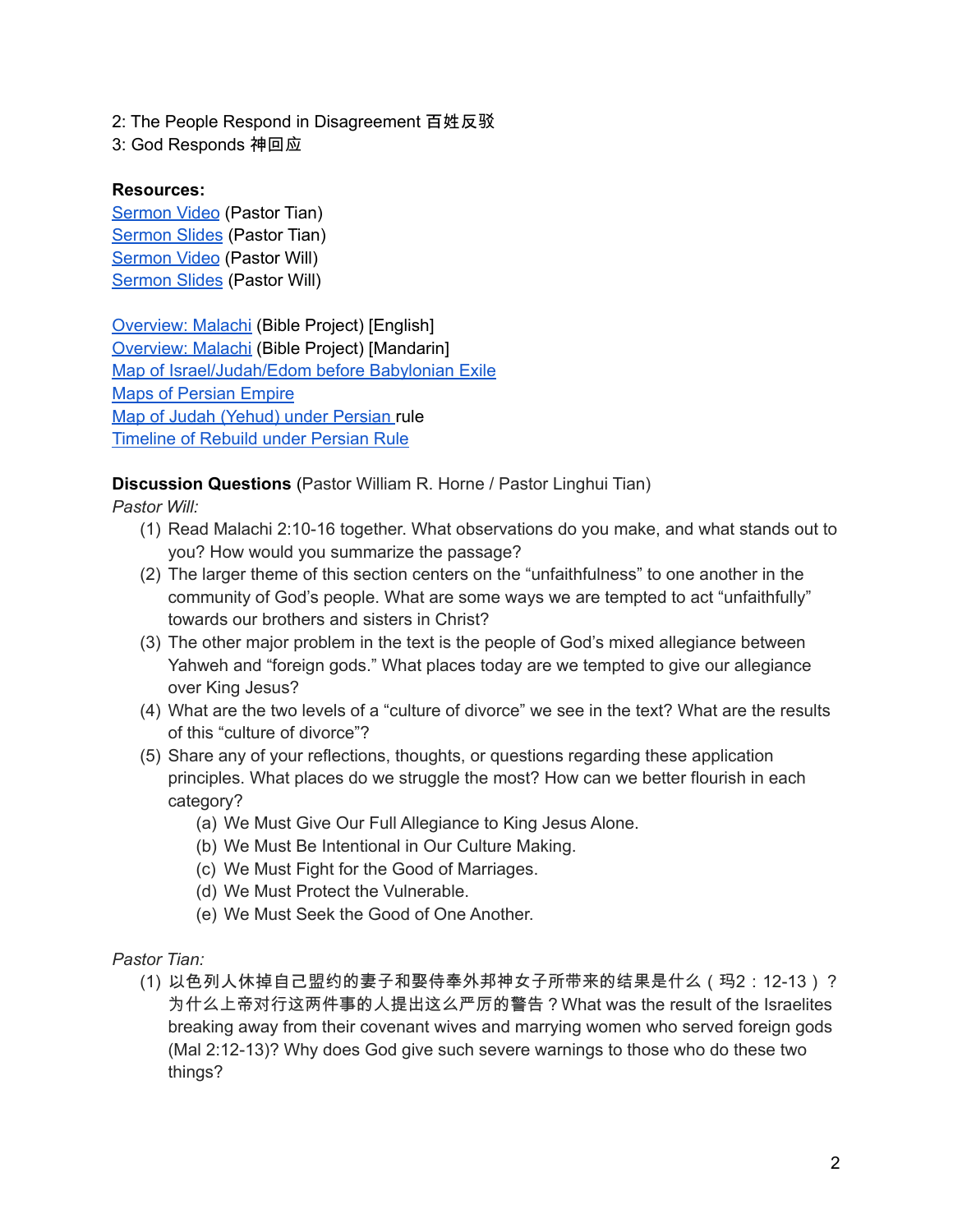(2) 耶和华神所恨恶的两件事是什么(玛2:16)?这对我们有哪些提醒?What are the two things that the Lord God hates (Mal 2:16)? What does this remind us of?

# **Important Notes** (Pastor William R. Horne)**:**

Notes on Q1: Please take note of the context, both recalling what we learned in Ezra-Nehemiah and using the above resources (maps, videos, etc.).

# *Things to Note:*

- In terms of the **speaker in 2:10** the two major thoughts are the prophet Malachi speaking or the people of Isreal speaking. I believe it is best understood as the prophet Malachi speaking - open up the accusations with a set of rhetorical questions.
- The word the NIV translates "Unfaithful" throughout this section is a more robust word than the English word "Unfaithful." It carries the ideas of "dealing with treacherously," "to deceive," and "to do harm" to the other. The Chinese Simplified Bible translation carries some of that "to deceive" meaning within it (correct me if I am mistaken).
- Here, many scholars view Malachi as presenting a critique of the divorce decree and exclusion choices of Ezra and Nehemiah. We must first notice Malachi's purposeful and unique wording choice here compared to his contemporaries Ezra and Nehemiah.
	- "We have been unfaithful to our God by marrying **foreign women** from the peoples around us. But in spite of this, there is still hope for Israel." (Ezra 10:2 NIV). The phrase "foreign women" is used throughout Ezra and Nehemiah.
	- Judah has desecrated the sanctuary the Lord loves by **marrying women who worship a foreign god.**" (Mal 2:11b NIV). Malachi shifts the foreignness from the women to the god. This phrase used by Malachi "foreign god" is a rare occurrence in the Hebrew Bible, indicating for us that this is strategic word usage by the prophet. Shifting the framing of the communities problem from "marrying foreign women" to "marrying women who worship a foreign god," pins the issue as a matter of spiritual allegiance, not a matter of ethnic and cultural difference.
	- Also, note that divorce is never part of the solution, but the whole unit was to be cut off from the people of God for their mixed allegiances.

Notes on Q2: Again, the word the NIV translates "Unfaithful" throughout this section is more robust than the English word "Unfaithful." It carries the ideas of "dealing with treacherously," "to deceive," and "to do harm" to the other. Malachi is confronting a community that, despite saying they followed the same God, were choosing to harm one another for selfish gain - betraying each other's trust with little regard for the good of the other. This is not what the community of God's people is supposed to look like. And here is where an essential connection is made in Malachi's opening rhetorical questions - when we act deceitfully or self-seeking with others, we mock our Creator, showing we follow another god. Our loyalty to the one true God is directly tied with our love for others. So, in effect, when we harm others, we harm God. Malachi tells the people, "Your acting unfaithful to one another has defiled the covenant you have with God." And Malachi does not place this blame on not just a few people but the whole community. The culture and fruitfulness of a community are on all community members. It's up to us to foster a community that looks like Jesus.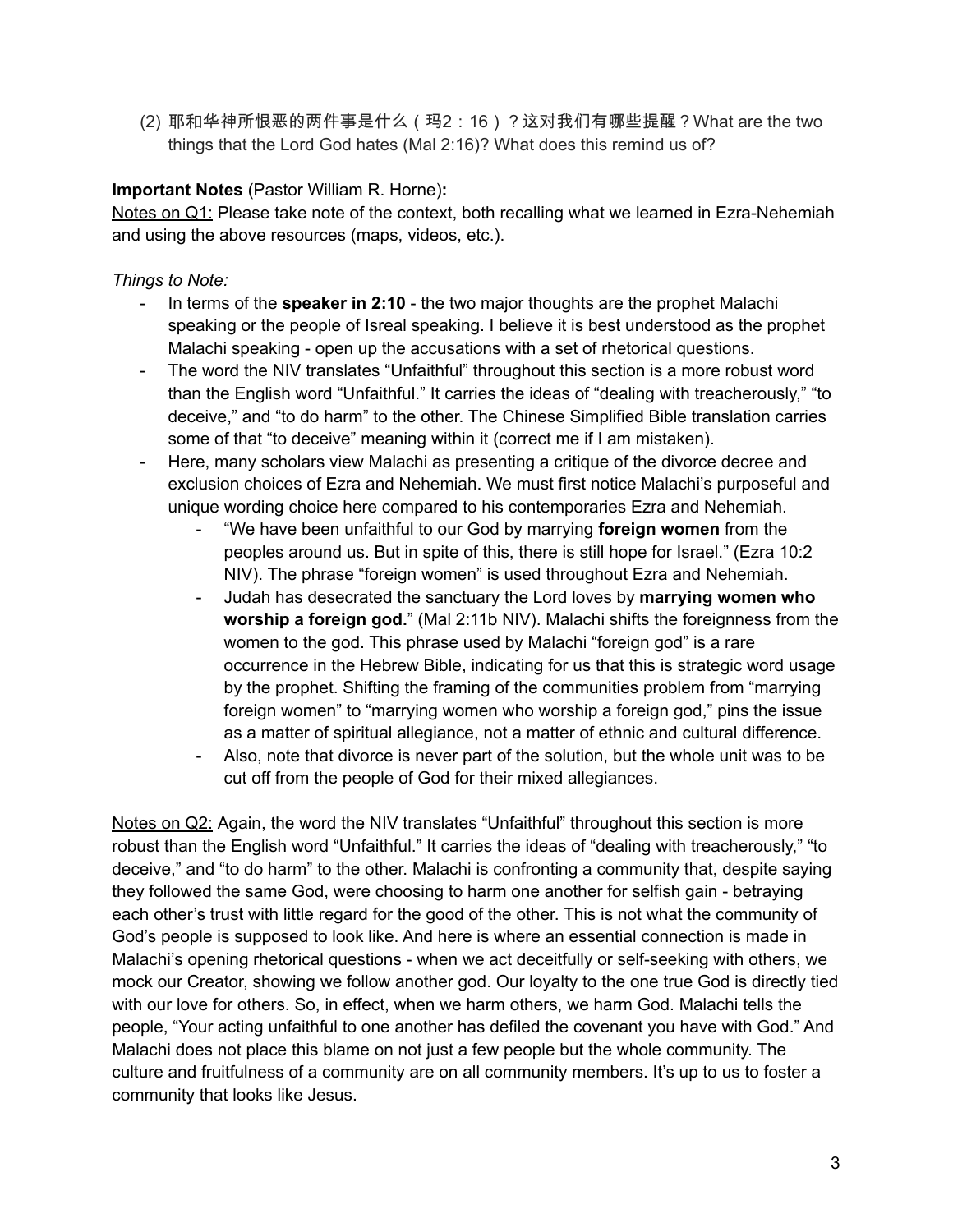Notes on Q4: First, we see a divorce between the people's religious practice and their lives. Though they participate in religious activities and bring a sacrifice to the altar, their sacrifice is rejected, as their ethics and actions do not match their religious proclamations. This is a continuous theme throughout the Scriptures, history, and into the present - that failure of the people of God to live a life that matches their religious proclamation. May we not be those people who divorce our lived actions from our religious practice. Second, we see that the epicenter of their mismatched lives is the literal practice of marital divorce. So here, the hypocrisy is explicitly seen in the brokenness of their married and family lives. These men's sacrifices were rejected because of their lack of care and faithfulness towards their wives.

### *Results:*

- NOT "godly offspring."
	- We can see the culture we have created, whether good or bad, by looking at the next generation. And that is where Malachi points the people of Israel to look their offspring. There is an emphasis here on what parents with mixed allegiances or a culture of divorce creates - and that is NOT 'godly offspring' or children who will NOT walk with and remain faithful to the one true God. And research tells us that this reality remains true today - that the most significant influence on a child's life is their primary caregivers - the parents. **So much of what you see in your children is formed by what they see in you.** Your priorities and patterns of living speak much louder than your words. If your priority is work and career over everything else, then it's likely your children will do similar. If your priority is money and material goods, then it's likely your children will prioritize the same. The way your marriage looks is likely how your children's marriage will look if they get married. If your loyal is to King Jesus alone, then it is likely your children will also seek after Jesus. The culture we create is manifest in the next generation. The question is, what do we want that to look like? And this is not a matter of control or an emphasis that the next generation must look like their parents - that is simply not true and won't be true. **But, it is a call to model a way of life that will be passed down to the next generation. And in some ways, it is a call for the next generation to act with grace and discernment on what to hold onto and let go of to follow Jesus.**
- "Violence" and harm towards the vulnerable
	- God wants to protect the vulnerable. In much of Malachi's time and context, women had little social power, thus were reliant on a husband for protection economically, socially, physically. God says that the men who participate in this culture of divorce and lack of care for their wives are not only failing to live into their responsibility to protect, but they were doing "violence" towards the women in their actions. This is the ultimate end to a 'culture of divorce' - harm is done to others. In this culture of divorce - the marriage covenant is no longer a place of protection but a place of violence.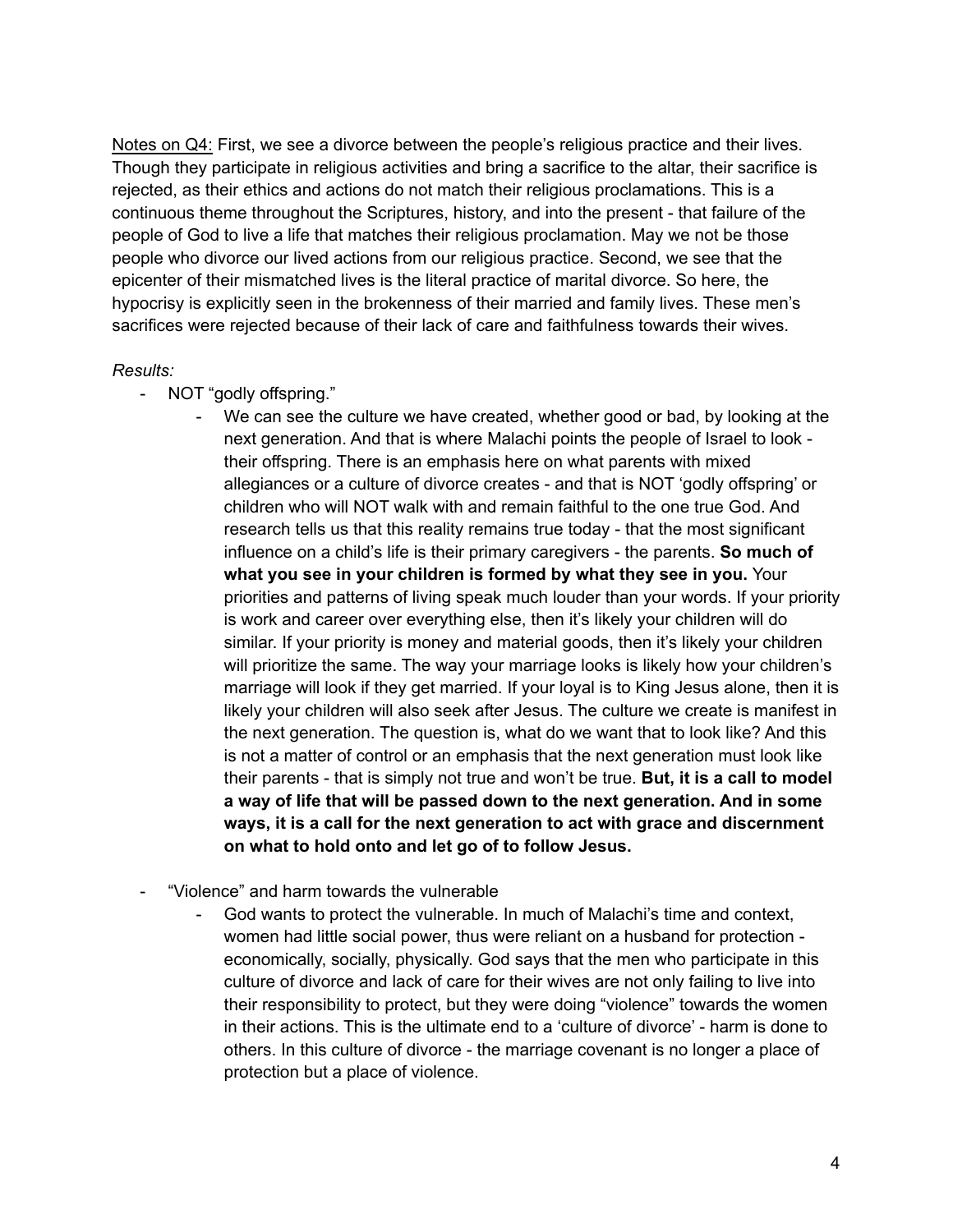### Notes on Q5:

# **(1) We Must Give Our Full Allegiance to King Jesus Alone.**

For the people in Malachi's day, their lived actions didn't match their religious proclamations showing that their allegiance wasn't ultimately to the one True God. Unfaithfulness and deceit towards their fellow human proved that they were unfaithful and deceitful towards God. Their visits to the temple and sacrifices on the altar did not matter, as their lives did not match the God they claimed to worship. The same could be true of us. Thus, we must examine ourselves and ask the questions - where does my allegiance truly lie?

# **(2) We Must Be Intentional in Our Culture Making**

Our collective actions have the power to form community cultures - whether that be in our churches, our families, or our workspaces. The responsibility then is on all of us to come together decided what type of culture we will create as a community - will it be a place of safety and protection or a place of violence and harm? This was the problem God confronted in his people through Malachi - their actions created a culture of divorce and harm, leading to a place of violence, a place that was not safe for the vulnerable. We have the power to form culture - we must be intentional in how we form it what culture we are modeling with our lives.

# **(3) We Must Fight for the Good of Marriages**

First off, this is not a condemnation on you if you have experienced divorce. Each situation is different and complex in its own right, and God's grace is sufficient in it all. This is also not prioritizing marriage over singleness. The Apostle Paul almost says the opposite in 1 Corinthians - that he wishes people would stay single like himself, further to devote themselves to the work of the Lord. But, for those who are married, there is a clear call to make that relationship a place of deep love, protection, and flourishing for both parties. And in the moments when marriage is at its best, we get a taste of the love Christ Jesus has for his Church. We must fight for the good of marriage - that our marriages and the marriages of those around us would be found to be the location of this profound love, this Kingdom presence of flourishing. It is from this place that "godly offspring," as Malachi says, arise. It is from this place that we can create Kingdom-shaped culture.

# **(4) We Must Protect the Vulnerable**

Again, this is one of the most consistent principles in the Biblical story - that God cares for the marginalized and the vulnerable and calls us to do the same. We have seen in our text today that divorce was, in effect, violence towards women—a lack of protection for the vulnerable in their society. We must be a people characterized by care and protection for the vulnerable both as individuals, and in the community culture we create.

# **(5) We Must Seek the Good of One Another**

This third dispute in Malachi is couched in the problem of harm in the community. There was a lack of care for the people you covenanted to be with; instead, you all are acting deceitfully and selfish for one's own gain. We must be a people and a community that seeks the good of the other. Under the new covenant of King Jesus, we all have made a covenant to be together as the body of Christ. When we harm one another or seek our own gain